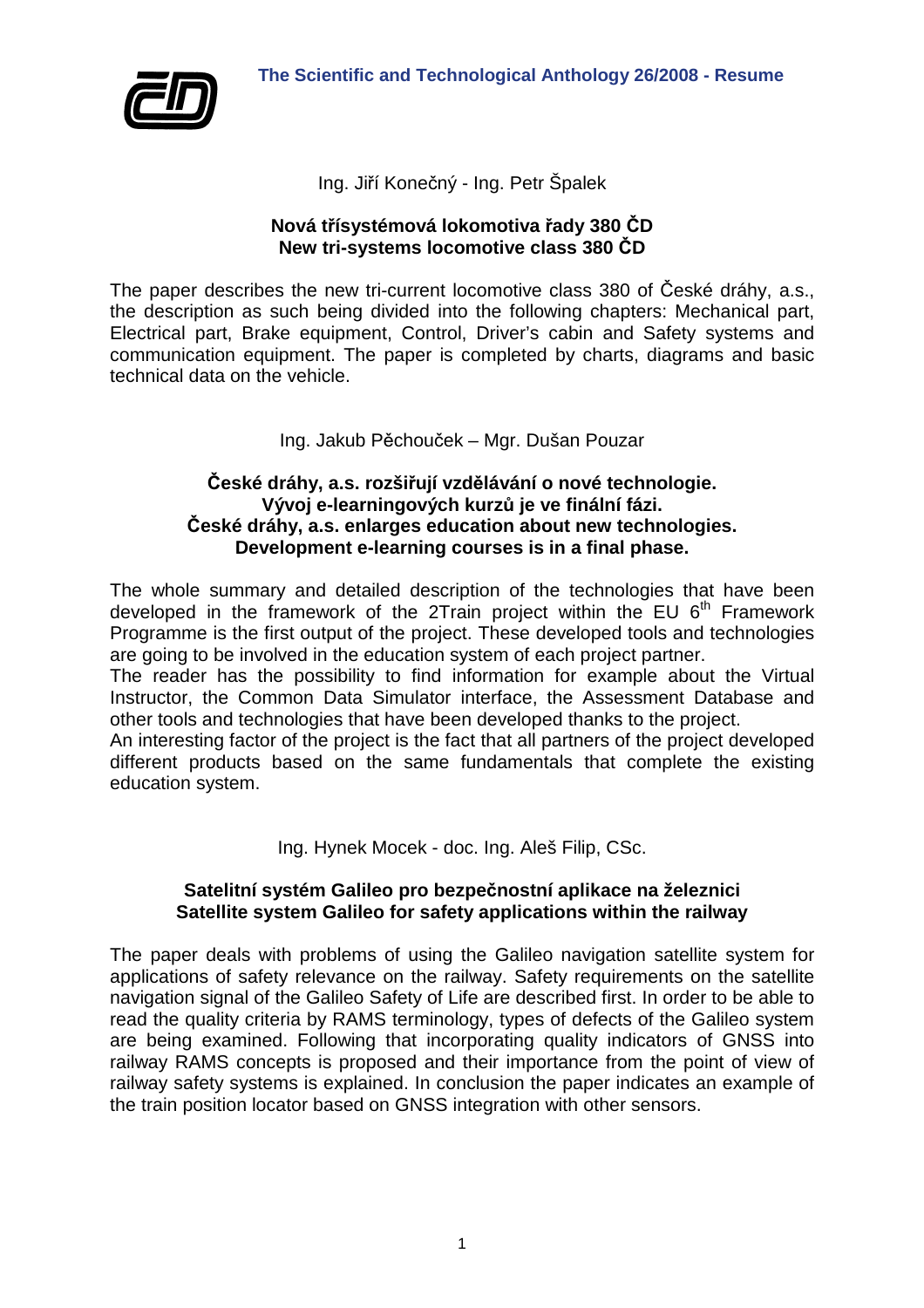

## Ing. Martina Koutníková - Bc. Klára Holaňová

#### **Realizace projektů výzkumu a vývoje v rámci veřejné soutěže vyhlášené Ministerstvem dopravy Realization of research and development projects in a frame of a public tender published by the Ministry of Transport**

The paper is the conclusion of a long lasting cooperation between CD – Telematika a.s. and its partners in the sphere of research and development of telematics application and systems financed by the Czech Ministry of Transport. The company participation in this programme belongs to one of its strategic targets, being a combination of employees` expert know-how, up-to-date technical background of the company and the latest demand on the ICT market. Each of the above-mentioned projects reflects the current needs and development in transport telematics and intelligent transport systems and the final outcome should offer an innovative and high-quality solution ready to be used in practice.

# Ing. Petr Kolář

#### **Využití vlastností digitálních přenosových sítí pro řízení železničního provozu Digital communication (transmission) networks characteristics use for railway traffic management**

The paper brings some actual information about applications of data for improvement in the quality of command at railway operation with transmissions of data to mobile users. Now there is a new chance for transmissions between infrastructure information systems and mobile terminals on a board with gradual enlargement service (SMS message, GPRS transmissions) in the new railway digital network GSM-R. Simultaneously it is also possible to use public mobile networks GSM for transmissions of data under some specific conditions.

Some applications of data transmission which have been verified in practice are described in the article. These applications are treated in the project "Application attributes of digital transmission networks for operation control and safety improvement of railway transport on traffic lines" subsidized by the Ministry of Industry and Commerce.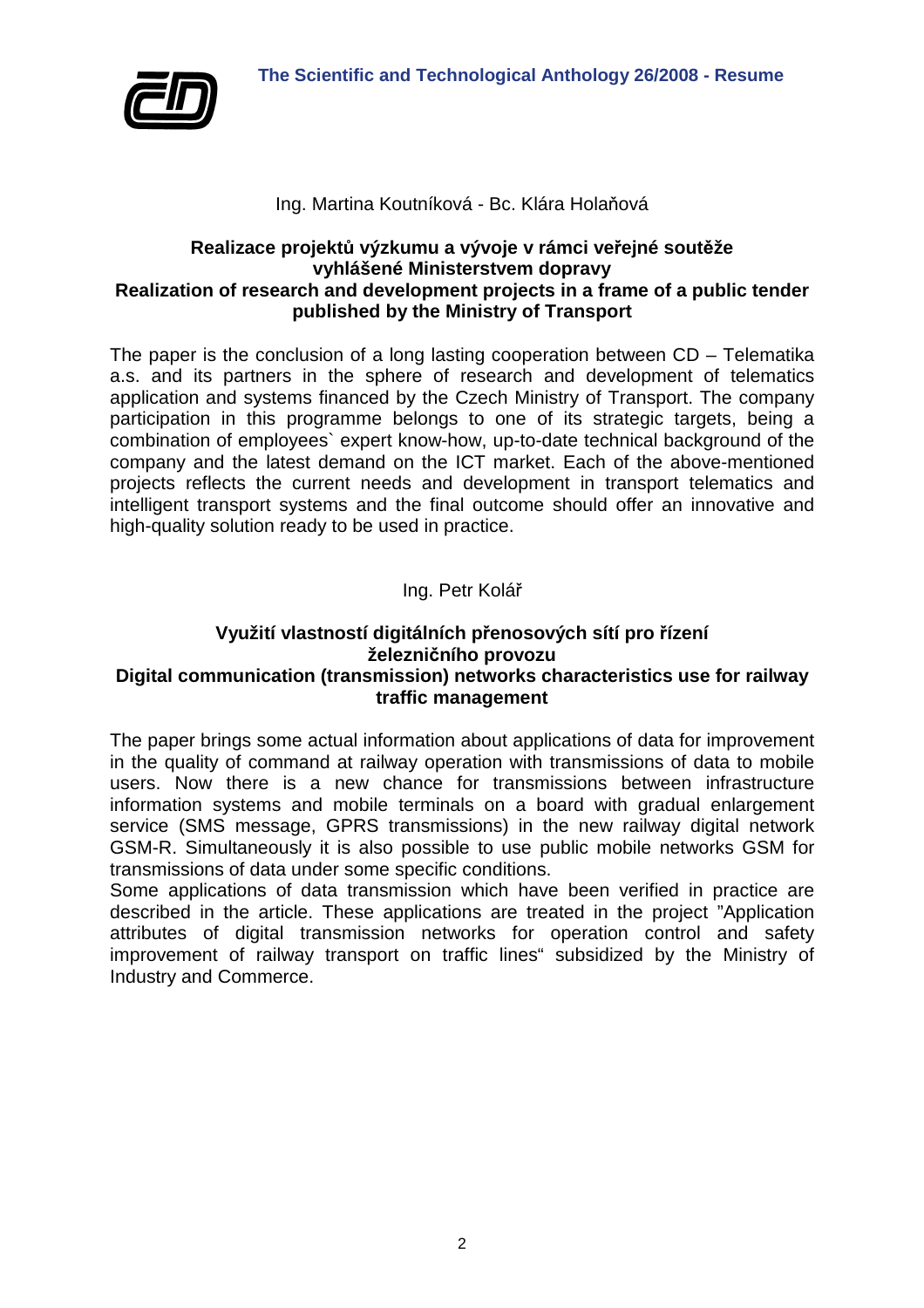

### Ing. Mgr. David Krásenský - Ladislav Skopal

### **Dispečerské řízení provozu českých a slovenských železnic s celosíťovou podporou IT: informace na dosah ruky Traffic management of Czech and Slovak railways with all-network IT support: Hand reach information**

In the introduction, the contribution discusses the general significance of information for railway traffic controlling and points out at legacy railway technologies and former ways of information processing. Nevertheless its main focus are modern information systems of the railway traffic control, above all the ISOŘ family (Information systems of operation control), operated in the Czech railway network. Along with the overall conceptual structure of these systems their historical, present, and future development is presented, including their operation in the form of an outsourced service of joint development and operational expert teams.

# Ing. Jiří Černý - Ing. Jiří Janšta

#### **Webový portál provozovatele dráhy v ČR The web portal of an infrastructure manager in the Czech Republic**

The paper deals with the web portal of the infrastructure manager in the Czech Republic. It describes the reasons for creating this portal and its use for internal communication, communication with operators and other partners of the infrastructure manager. All internal portal applications are enumerated here together with their functionality and use. The reader will find here the technology principles of single-sign-on. The paper mentions also conditions of the web portal operation done by outsourcing, including a graphic presentation of selected statistical data.

### Jiří Melich

#### **Náhrada Informačního systému MIS 2 novým systémem vlakotvorná stanice Replacement of IS MIS 2 by the new system "Formation Yard"**

The paper addresses a replacement of the current informational system MIS 2 with new informational system VLASTA. The VLASTA information system holds all prerequisites for providing more accurate and complex information about operation processes in shunting yards. Such information can be further used in a more efficient way not only in the operation process and operation management, but also in the economic sector of the company management.